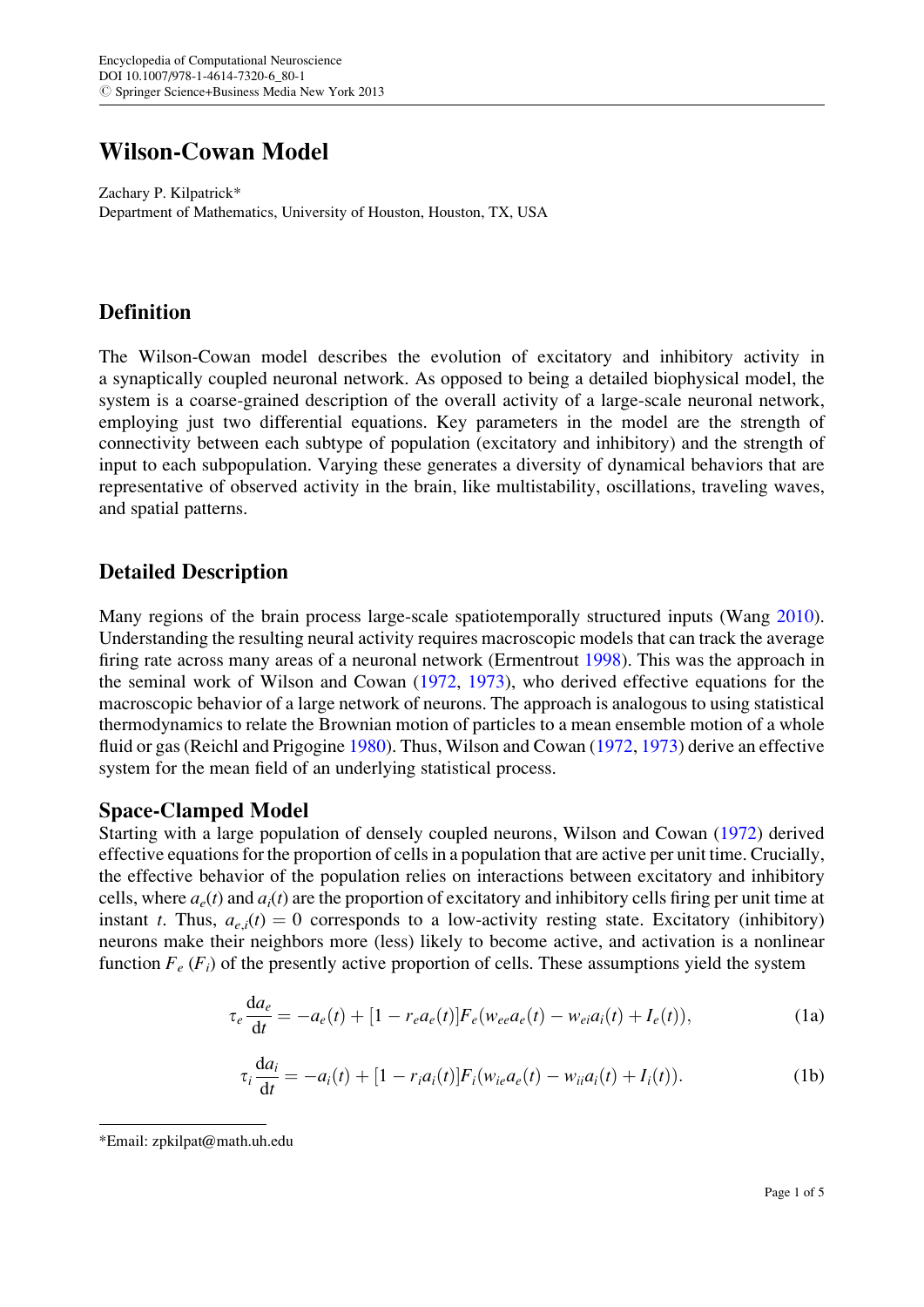<span id="page-1-0"></span>Thus, the activity variables  $a_{e,i}(t)$  obey first-order kinetics with timescales  $\tau_{e,i}$ , tracking the response of each subpopulation. The nonlinearities are typically chosen to be sigmoidal

$$
F_j(x) = \frac{1}{1 + e^{-\gamma_j(x - \theta_j)}}, \quad j = e, i,
$$
\n(2)

where the gain  $\gamma_i$  and threshold  $\theta_i$  can depend on the population type  $j = e, i$ . The argument x is a weighted sum of the proportion of active excitatory and inhibitory cells, where  $w_{ik} \geq 0$  describes the strength of connection from cell type k to j. The system Eq. (1) also captures the refractory dynamics of both populations, defined by the pre-factors  $[1 - r_i a_i(t)]$ , tracking the period of time during which cells are incapable of stimulation following an activation. This term has often been neglected in subsequent considerations of the model, and Pinto et al. [\(1996\)](#page-4-0) showed that it effectively rescales the parameters of the nonlinearities  $F_{e,i}$ . The inputs  $I_i(t)$  represent the sum of currents arriving to population j from external sources (e.g., other brain areas or an implanted electrode). The derivation of Eq. (1) also presumes important characteristics of time-dependent rates  $a_{e,i}$  for large-scale computation that are captured by temporally coarse-grained traces (Wilson and Cowan [1972](#page-4-0)).

By performing a phase plane analysis on Eq. (1), to find the stability of fixed points  $(a_e(t),$  $a_i(t) = (\overline{a}_e, \overline{a}_i)$ , Wilson and Cowan [\(1972\)](#page-4-0) observed two typical modes of behavior. First, when the strength of synapses between excitatory cells is sufficiently strong, multiple stable fixed points can exist: a high excitation and a low excitation state. Alternatively, when the strength of connections between inhibitory subpopulation is sufficiently weak, the system Eq. (1) supports limit cycle solutions. In these limit cycles, a small proportion of active excitatory cells kindle other cells' activation, eventually recruiting inhibitory cells that turn all cells off, starting the cycle over. Thus, Wilson and Cowan [\(1972](#page-4-0)) presented a simple mechanism for oscillations in firing rate activity, an ubiquitous neural phenomenon (Wang [2010\)](#page-4-0). Notably, mutually inhibitory models were adapted from Eq. (1) by considering an arbitrary number N of neural populations coupled together solely by inhibition. Each population is then conceived of as representing a separate stimulus or percept, making such models ideal for studying the neural mechanisms of decision making (Usher and McClelland [2001](#page-4-0); Bogacz et al. [2006](#page-3-0)) and perceptual rivalry (Laing and Chow [2002;](#page-4-0) Wilson [2003\)](#page-4-0).

#### Spatially Structured Model

The model Eq. (1) ignores potential spatial structure in the network of synaptic connections or the external inputs to the network. Upon considering a spatially organized network of neurons, Wilson and Cowan ([1973\)](#page-4-0) described the connectivity between different regions of the network using functions that depend on the position of the origin y and target x of a synaptic connection. In doing so, this yields a set of partial integral equations

$$
\tau_e \frac{\partial a_e(x, t)}{\partial t} = -a_e(x, t) + [1 - r_e a_e(x, t)] F_e(w_{ee}^* a_e - w_{ie}^* a_i + I_e(x, t))
$$
(3a)

$$
\tau_i \frac{\partial a_i(x,t)}{\partial t} = -a_i(x,t) + [1 - r_i a_i(x,t)] F_i(w_{ei}^* a_e - w_{ii}^* a_i + I_i(x,t))
$$
(3b)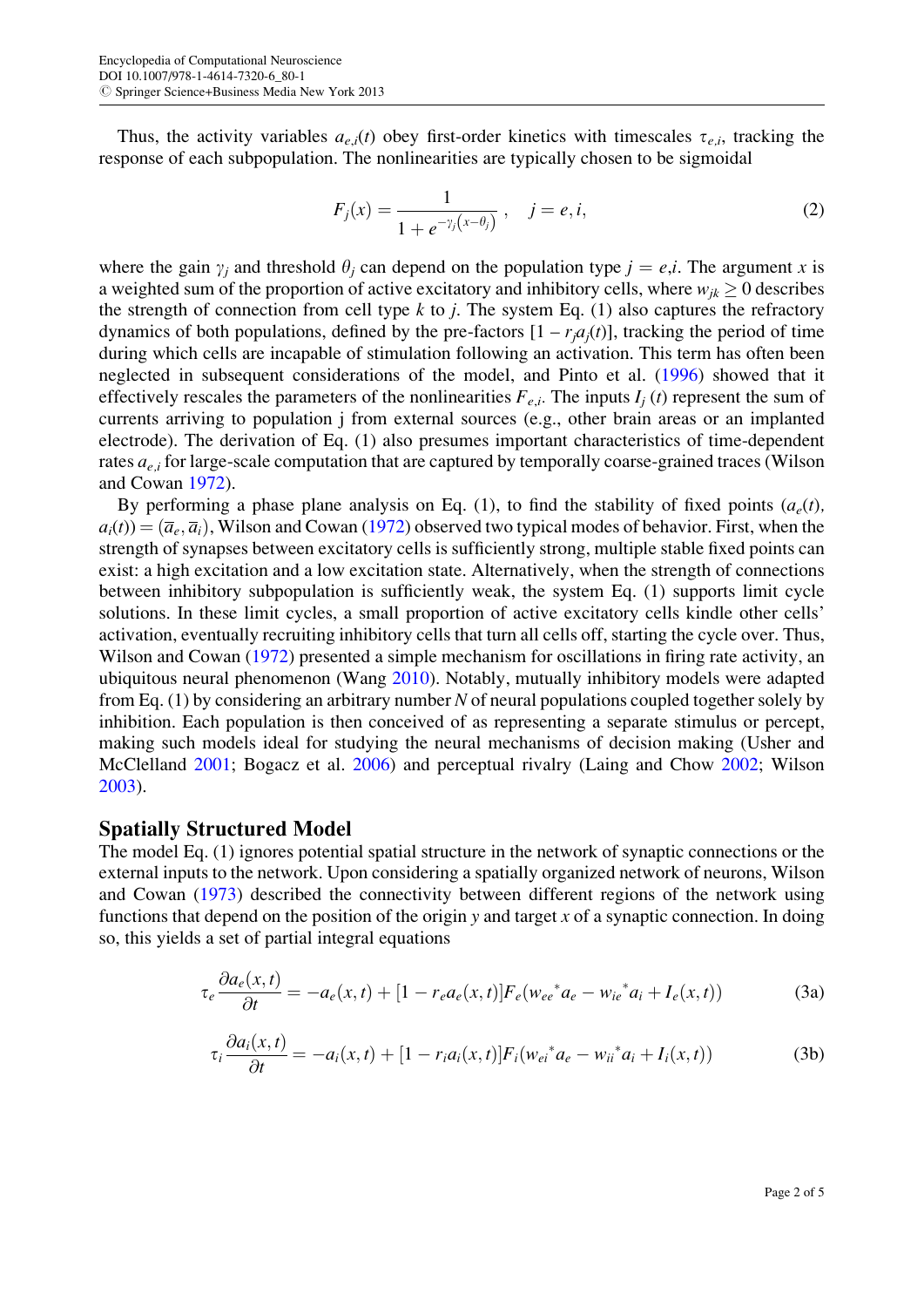where  $w_{ik} * a_k$  is a convolution operator

$$
w_{jk}^* a_k = \int_{\Omega} w_{jk}(x - y) a_k(y, t) dy
$$
 (4)

representing the effective drive to population *j* at location x received from population  $k$ . Writing the network of synaptic interactions as a spatial convolution gives a more general definition of the geometry of the network than discrete neural network models that use matrices to describe connectivity (McCulloch and Pitts [1943](#page-4-0); Hopfield [1984](#page-4-0)). Typical weight functions are the Gaussians

$$
w_{jk}(x - y) = k_{jk} e^{-(x - y)^2 / \sigma_k^2}
$$
 (5)

which represent a distance-dependent decay in cortical connectivity. The spatial domain  $\Omega$  can be of arbitrary dimension and size, but it is usually taken to be one or two dimensional as we describe below. The nonlinearities  $F_{e,i}$  are often sigmoids Eq. ([2\)](#page-1-0), and refractoriness is modeled by the term  $[1-r<sub>i</sub>a<sub>i</sub>]$  as before. We note that in Eq. (3), it is possible to track the spatiotemporal evolution of inputs, not just the temporal evolution. A key assumption in deriving Eq. (3) is that the intricacies in firing rate variation that occur on very fine spatiotemporal scales can be coarse-grained (Wilson and Cowan [1973](#page-4-0)). This results in a system of partial integrodifferential equations that are amenable to mathematical analysis (Bressloff [2012](#page-3-0)).

#### Applications and Extensions

Originally, Wilson and Cowan [\(1973](#page-4-0)) developed the spatial model Eq. (3) to analyze neural hysteresis phenomena related to binocular vision. Since then, the system Eq. (3) has been used as a canonical model of visual cortical activity, since higher mammals' visual systems possess spatially organized feature maps (Hubel and Wiesel [1977\)](#page-4-0). For instance, a mathematical theory of geometric visual hallucination patterns was developed by using symmetric bifurcation theory to analyze the emergence of Turing patterns when Eq. (3) evolved in  $\Omega = \mathbb{R}^2$  (Ermentrout and Cowan [1979;](#page-4-0) Bressloff et al. [2001](#page-3-0)). Aside from spontaneous visual experience, the model Eq. (3) was also modified with an additional equation for Hebbian plasticity in the weights  $w_{ik}$  to understand the spontaneous organization of the cortical feature maps that underlie the processing of spatiotemporally structured inputs (Kohonen [1982](#page-4-0)). All the periodically ordered maps for certain features like ocular dominance and orientation selectivity can be incorporated into Eq. (3) by employing the appropriate spatial domain  $\Omega$  (Ben-Yishai et al. [1995](#page-3-0); Bressloff and Cowan [2003\)](#page-3-0).

Since its inception, the system Eq. (3) has also been used to model a variety of other sensory, memory, and motor processes. Early on, work in a related model to Eq. (3) showed the combination of short-range excitation and long-range inhibition ( $\sigma_e < \sigma_i$  in Eq. (5)) could stabilize persistent activity into the shape of a bump (Amari [1977\)](#page-3-0). Thus, even in the absence of inputs  $I_i(x,t)$ , the system Eq. (3) can support a nontrivial profile of spatiotemporal activity due to the activity sustained by recurrent excitation  $w_{ee}$ . This mechanism has now been used extensively as a model of visuospatial working memory (Camperi and Wang [1998](#page-3-0)), since the spatial position of a transient stimulus is known to be stored in cortex as persistent activity that can last for up to several seconds (Durstewitz et al. [2000](#page-3-0)). Related to this, lateral inhibitory networks have also been employed as idealized models of spatial navigation (Samsonovich and McNaughton [1997\)](#page-4-0) and movement preparation (Erlhagen and Schoner [2002\)](#page-4-0), whose neural correlates are also known to be spatially localized, tuned, persistent activity.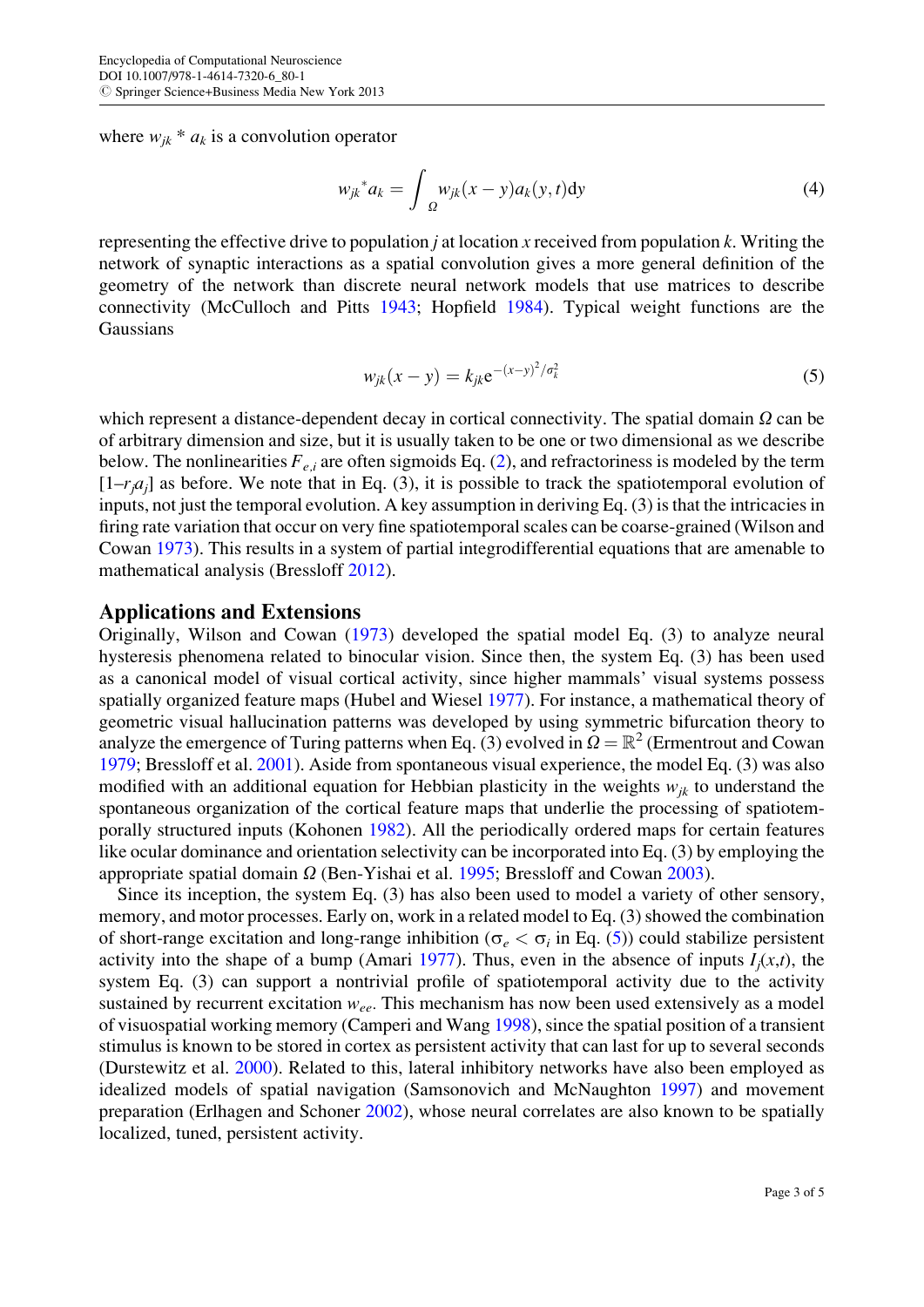<span id="page-3-0"></span>The Wilson-Cowan model Eq. (3) has been extended in many ways to account for the rich diversity of currents, synaptic processes, and fluctuations present in the brain. Spike rate adaptation was considered by Hansel and Sompolinsky ([1998\)](#page-4-0), who showed that this resulted in traveling waves of neural activity. Similar phenomena arise upon considering the effects of short-term plasticity (Kilpatrick and Bressloff [2010](#page-4-0)), which dynamically modulates the strength of the synaptic weight functions  $w_{ik}$ . Finally, there has been a lot of interest recently in capturing the effects of fluctuations on spatially extended rate models like Eq. (3). Early efforts have simply considered additive spatiotemporal noise processes (Hutt et al. [2008](#page-4-0)), but a great deal of progress has been made in deriving effective Langevin equations from stochastic neural networks using path integral methods (Buice and Cowan 2007) or a system size expansion (Bressloff 2012).

### Cross-References

- ▶ [Amari Model](http://dx.doi.org/SpringerLink:ChapterTarget)
- ▶ [Bifurcations, Neural Population Models and](http://dx.doi.org/SpringerLink:ChapterTarget)
- ▶ [Cognition and Control, Neural Population Models for](http://dx.doi.org/SpringerLink:ChapterTarget)
- ▶ [Neural Field Model, Continuum](http://dx.doi.org/SpringerLink:ChapterTarget)
- ▶ [Neural Population Model](http://dx.doi.org/SpringerLink:ChapterTarget)
- ▶ [Pattern Formation in Neural Population Models](http://dx.doi.org/SpringerLink:ChapterTarget)
- ▶ [Stochastic Neural Field Theory](http://dx.doi.org/SpringerLink:ChapterTarget)

## References

- Amari S (1977) Dynamics of pattern formation in lateral-inhibition type neural fields. Biol Cybern 27(2):77–87
- Ben-Yishai R, Bar-Or RL, Sompolinsky H (1995) Theory of orientation tuning in visual cortex. Proc Natl Acad Sci USA 92(9):3844–3848
- Bogacz R, Brown E, Moehlis J, Holmes P, Cohen JD (2006) The physics of optimal decision making: a formal analysis of models of performance in two-alternative forced-choice tasks. Psychol Rev 113(4):700–765. doi:10.1037/0033-295X.113.4.700
- Bressloff PC (2012) Spatiotemporal dynamics of continuum neural fields. J Phys A Math Theor 45(3):033001
- Bressloff PC, Cowan JD (2003) A spherical model for orientation and spatial-frequency tuning in a cortical hypercolumn. Philos Trans R Soc Lond B Biol Sci 358(1438):1643–1667. doi10.1098/ rstb.2002.1109
- Bressloff PC, Cowan JD, Golubitsky M, Thomas PJ, Wiener MC (2001) Geometric visual hallucinations, euclidean symmetry and the functional architecture of striate cortex. Philos Trans R Soc Lond B Biol Sci 356(1407):299–330. doi:10.1098/rstb.2000.0769
- Buice MA, Cowan JD (2007) Field-theoretic approach to fluctuation effects in neural networks. Phys Rev E Stat Nonlin Soft Matter Phys 75(5 Pt 1):051919
- Camperi M, Wang XJ (1998) A model of visuospatial working memory in prefrontal cortex: recurrent network and cellular bistability. J Comput Neurosci 5(4):383–405
- Durstewitz D, Seamans JK, Sejnowski TJ (2000) Neurocomputational models of working memory. Nat Neurosci 3(Suppl):1184–1191. doi:10.1038/81460